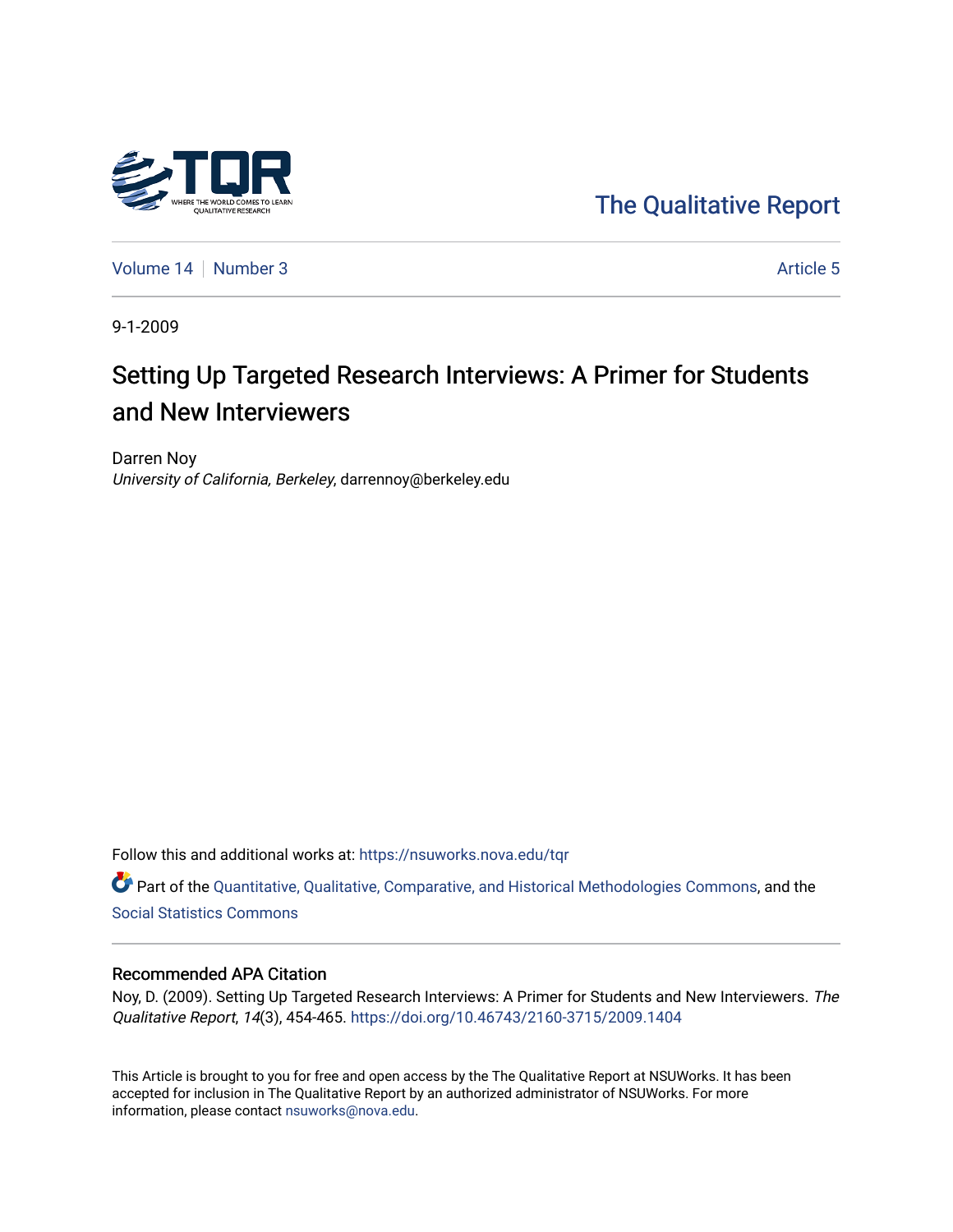

# Setting Up Targeted Research Interviews: A Primer for Students and New **Interviewers**

# Abstract

This article analyzes key strategic considerations for setting up targeted research interviews, including human subjects and Institutional Review Board requirements, approaching respondents, the medium of contact, using technology, cultural conceptions of time and commitment, using networks, wading through bureaucracies, and watching for warning signs. By making these considerations explicit and conscious, we can better specify how to gain interviews for our research and how to ethically approach this task. This analysis will be most useful as a pedagogical explanation for students and for scholars newly approaching interviewing.

## Keywords

Interview Methods and Human Subjects

# Creative Commons License



This work is licensed under a [Creative Commons Attribution-Noncommercial-Share Alike 4.0 License](https://creativecommons.org/licenses/by-nc-sa/4.0/).

### Acknowledgements

The author would like to thank Laura Enriquez, Neil Fligstein, Ann Swidler, Peter Evans, Irene Bloemraad, and the hundreds of interview respondents who have given me their time in the research which forms the backdrop for this article. This material is based upon work supported under a National Science Foundation Graduate Research Fellowship, and a National Science Foundation Doctoral Dissertation Improvement Grant.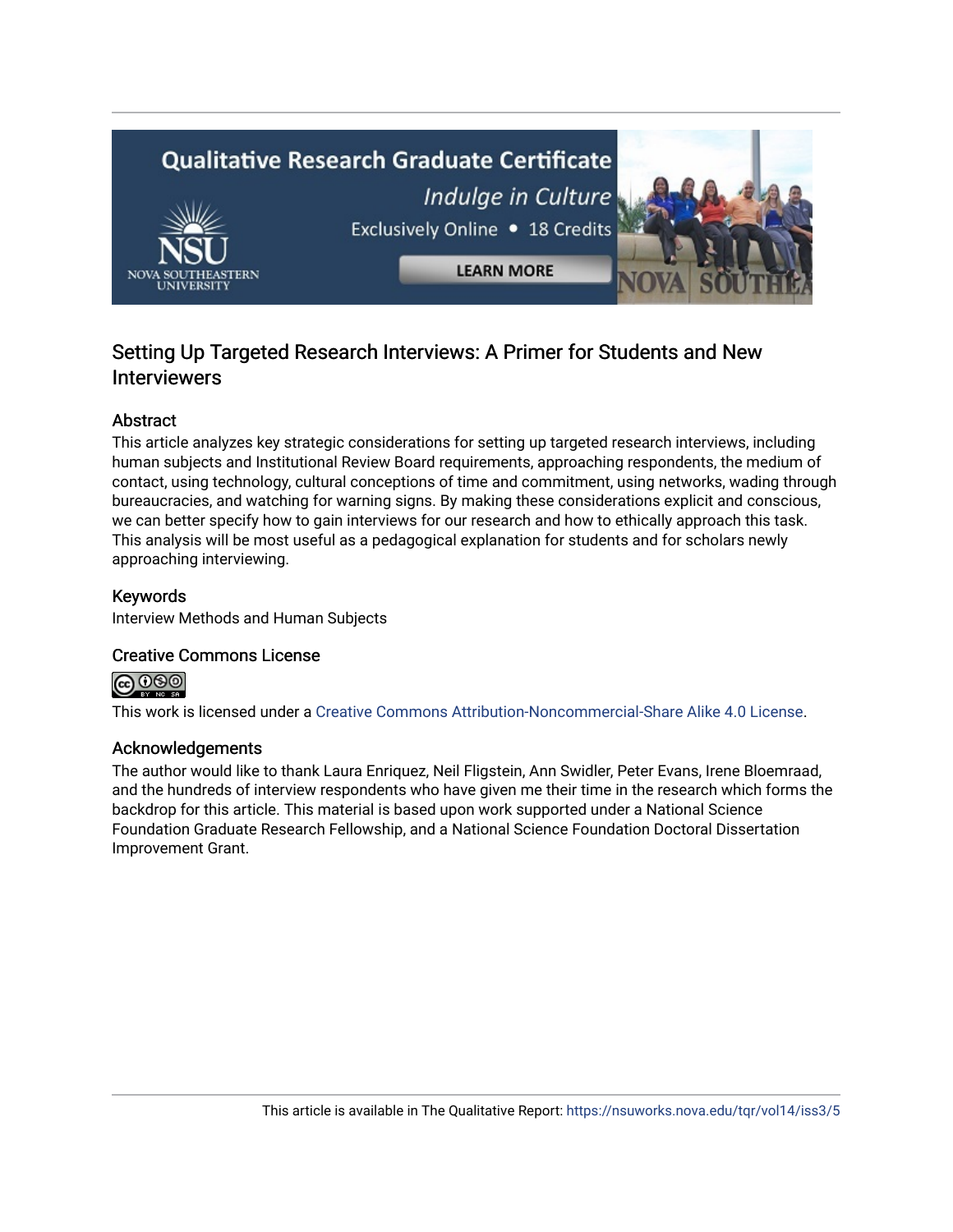# **Setting Up Targeted Research Interviews: A Primer for Students and New Interviewers**

# **Darren Noy**

University of California, Berkeley, California, USA

*This article analyzes key strategic considerations for setting up targeted research interviews, including human subjects and Institutional Review Board requirements, approaching respondents, the medium of contact, using technology, cultural conceptions of time and commitment, using networks, wading through bureaucracies, and watching for warning signs. By making these considerations explicit and conscious, we can better specify how to gain interviews for our research and how to ethically approach this task. This analysis will be most useful as a pedagogical explanation for students and for scholars newly approaching interviewing. Key Words: Interview Methods and Human Subjects* 

#### **Introduction**

The interview method is one of the most widely used forms of data collection in sociology, so much so that as far back as 1956, the editorseditors of the *American Journal of Sociology* declared sociology as "the science of the interview" (Benney & Hughes, 1956, p. 137). One of the crucial questions facing interviewers is how to convince respondents to speak with them. A substantial literature exists examining this question in relation to survey research and household interviews, especially because nonresponse bias can shape the quantitative validity of survey research (Groves, Cialdini, & Couper, 1992; Groves & McGonagle, 2001; Lynn & Clarke, 2002; Morton-Williams, 1993; Morton-Williams & Young, 1987). However, with some notable exceptions, a scarcity of analysis has been devoted to the question of how to set up more targeted interviews in research projects that involve semi-structured interviews with specifically identified key informants, organizational representatives, or political elites (Devereux & Hoddinott, 1992; Dexter, 1970; Weiss, 1995). While there is much similarity between survey research and targeted interview research, setting up interviews differs substantially in these two approaches. Whereas survey research seeks to elicit broad responses from a representative sample of a population, targeted research interviews are often directed towards a handful, or even one or two people. The interview pitch is much more personalized and the choice of the interview respondent much more specific. More importantly, when there are only one or two people in the position or with the qualifications to answer the questions the researcher holds, the consequences of rejection are much greater.

Literature analyzing targeted, semi-structured interviews tends to focus on the development of interview questions, determining an interview sample, analysis of the interview delivery, building trust with an interview respondent, conducting an interview, and discussions on the hermeneutical status of interviews, with various perspectives identifying it alternatively as a constructed conversation, a dramatalurgical event,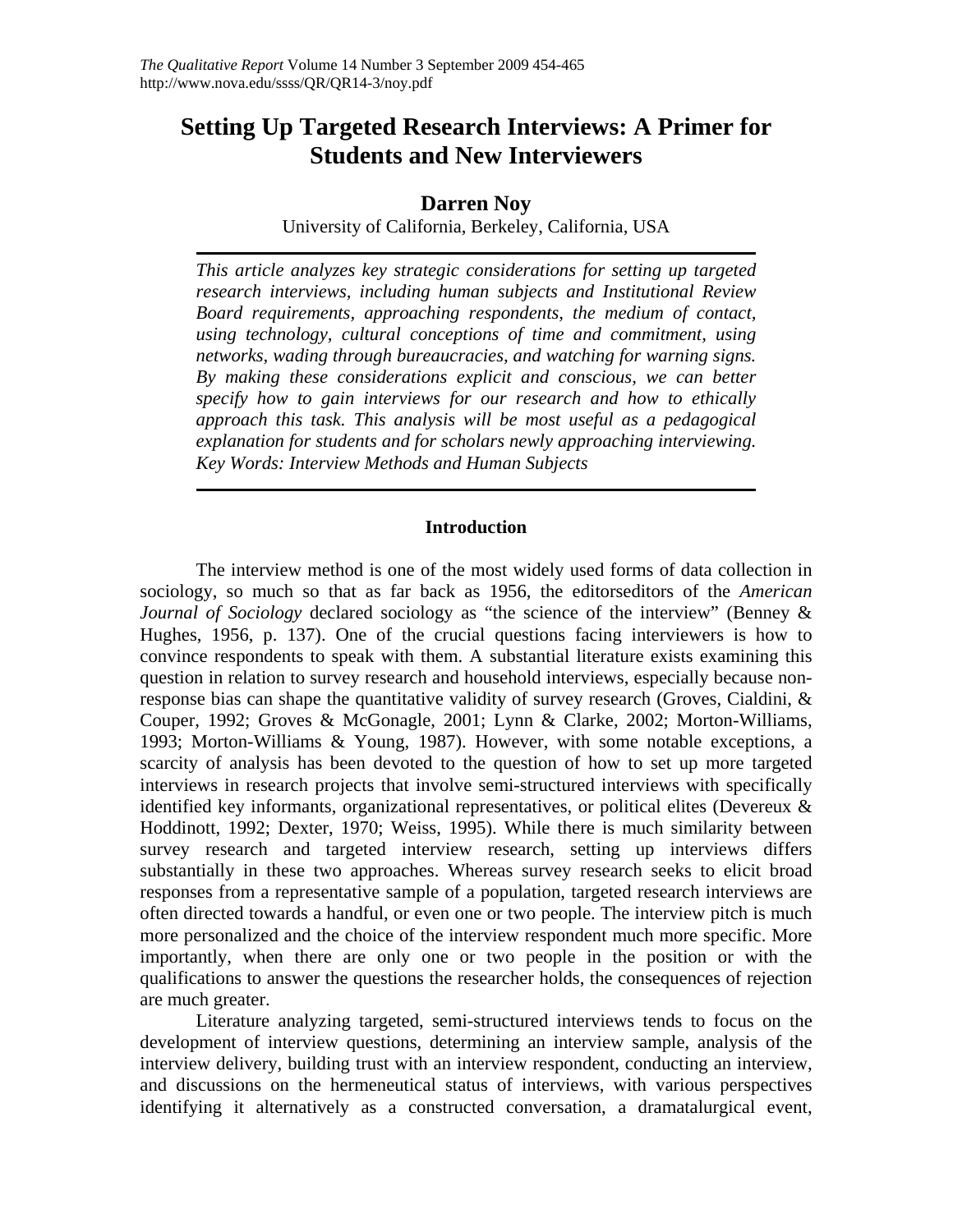therapeutic process, or an objective attempt to extract information from a source (Briggs, 1986; Dick, 2006; Franz, 1942; Hermanowicz, 2002; Kvale, 1996; Mishler, 1986; Rubin & Rubin, 2005; Snow, Zurcher, & Sjoberg, 1982; Warren et al., 2003; Weiss, 1995). Scholarly discussions of interviews also focus on methods for coding, analyzing, or interpreting the interview, the locale of interviews, and on the relationship between the interviewer and interviewee, especially in relation to characteristics such as gender or age (Coffey & Atkinson, 1996; Herzog, 2005; Oakley, 1981; Reinharz & Chase, 2003; Riessman, 1987; Weston et al., 2001). However, until you convince someone to spend the time to talk to you, you will not obtain any data to analyze at all.

The process of setting up interviews is a sociological puzzle when we consider the variations involved in pitching interviews and scheduling appointments across organizational, cultural, and class dimensions. In this article, I will draw upon the experience of conducting over 250 interviews in 10 countries throughout Asia, Africa, Latin America, and North America. These interviews were conducted for research projects which examined public policy, homelessness, and social development. In all of this research, interview respondents were targeted as representatives of specific formal or informal organizations. Interviews were conducted with individuals ranging from homeless people in urban settings, to armed revolutionaries in mountain strongholds, to top corporate executives in fancy offices, to civil servants in local government agencies, to high-ranking politicians and national ministers, to grandmothers with AIDS in an African slums, to Non Governmental Organization (NGO) workers and directors, to militant Muslim leaders, Hindu gurus, International Development Bank officers, and hundreds of other people involved in a myriad of organizations. Convincing each of these people to give me an hour or more of their life and to answer my questions required a different approach for every person.

Of course, human subjects protocols set the limiting guidelines, which I had to follow in arranging these interviews. Nonetheless, even within those limitations, plenty of room existed in order to strategically vary my approach to gaining interviews. As with many human endeavors, persistence plays an enormous role in securing interviews. While some interview appointments seem to drop from heaven right into your lap, with little or no work for yourself, little time spent contacting the respondent, and little followup communications, most interviews require multiple contacts and conversations before respondents commit to them and the date is fixed. Some interviews require a seemingly endless series of phone calls, e-mails, and personal visits before they are conducted. Especially with powerful people, you will have to spend a great deal of time getting through their gatekeepers and staff to speak with them. The more strategic you can be as a researcher in moving through this maze, the less time and resources you will expend in this process and the more you will have for the actual interview and its analysis. In this article, I discuss six main strategic dimensions of setting up interviews: human subjects' requirements, the interview approach, the medium of contact and technology, using networks, and avoiding problematic situations.

#### **Human Subjects**

Within contemporary social science research, the rules of interviewing are set by Institutional Review Boards which formulate policies based on national guiding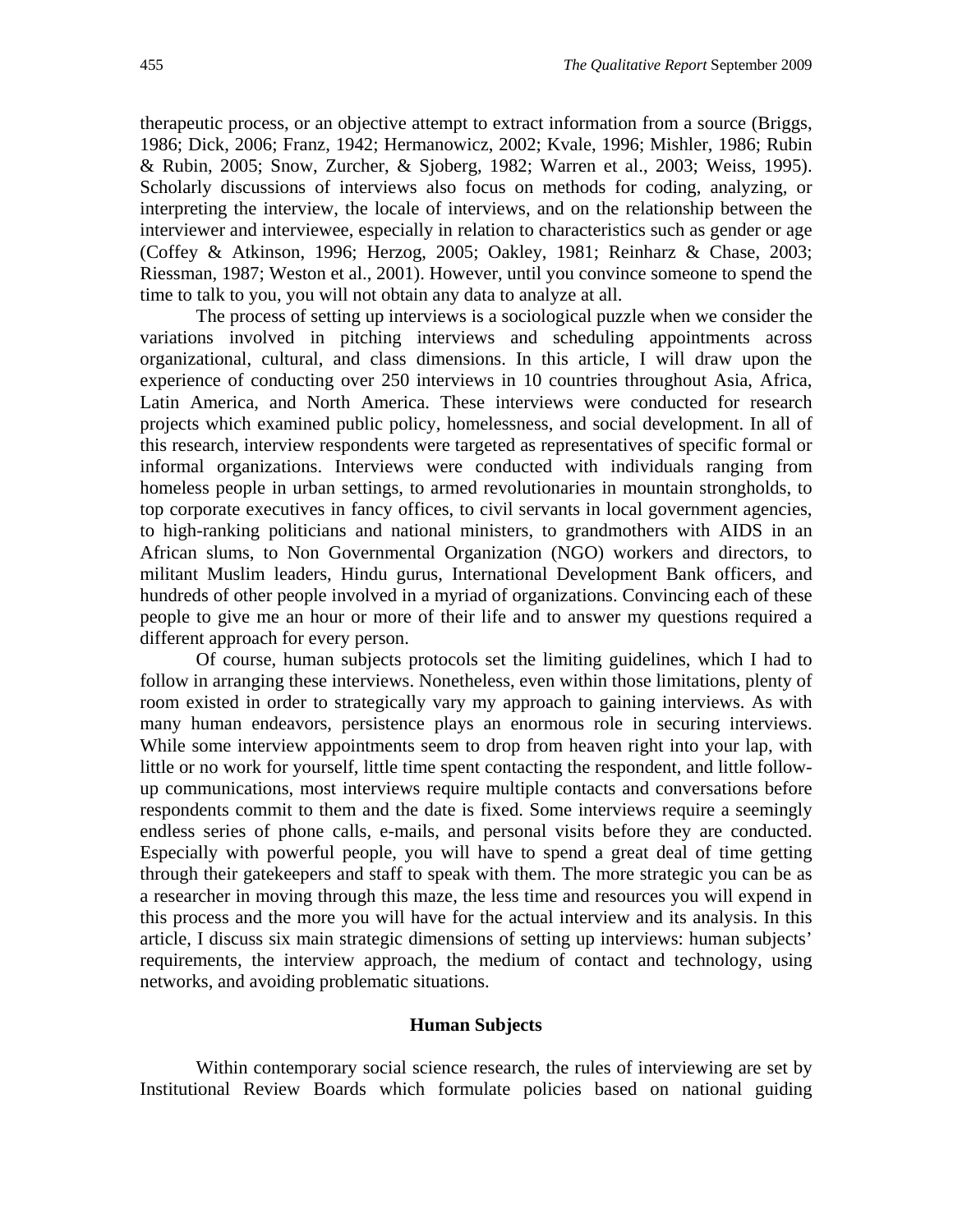documents or laws. Unfortunately in North America, Institutional Review Boards have often turned research ethics into rigid and sometimes absurd human subjects procedures. Haggerty writing from his experience as an Institutional Review Board member at the University of Alberta argues that "the fetishization of rules" within human subjects oversight can "reduce ethical systems to a form of conformist rule-following" (Haggerty, 2004, p. 410). By turning the ethical oversight of research into a system of rote rules which must be followed for their own sake, rather than out of ethical reflection, this can in turn encourage rule breaking. Haggerty (p. 410) writes, "a paradox of such a system is that it can itself become an instrument of unethical behavior."

While human subjects protocols may play an important part in safeguarding subjects in medical research, they can often cause more headaches for the researcher than positive benefits for subjects in social science interview research. The exact procedures or protocol you are required to submit for human subjects approval will depend upon the Institutional Review Board at your home university or institution. The part of the protocol most relevant to the task of setting up interviews is the recruitment script or recruitment procedure. Human subjects protocols, especially if you are seeking exemption from having your proposal go before a full Institutional Board review, generally demand adherence to a set of static procedures which you are supposed to lay out before you have even obtained an in depth sense of the field within which you will be working.

Human subjects procedures in effect embody the old proverb, "when all you have is a hammer, everything looks like a nail." They tie you to a standardized process in making contact and setting up interviews that may or may not be culturally appropriate beyond the narrow bounds of North American, legal rationality. Nonetheless, human subjects procedures are unavoidable and should have an important intent of safeguarding the subjects of your research.

Outside of the obligations imposed by the human subjects procedures, it is still important to independently assess and ensure ethicality in your research process and in setting up interviews. While selling your research concept and your interview request to respondents is a necessary aspect of interview research, it is important to always be straightforward and honest with them, unless, of course, some element of deceit has already been factored into your research plan and human subjects protocol. It is also important to always approach respondents with a deep commitment not to harm them in any way and to guaranteeing their fundamental rights and respect. This is ultimately what human subjects rules aim to achieve.

#### **The Approach**

An interviewer must have a variety of techniques for approaching respondents for an interview. You must learn to shape every approach to the respondent you are targeting, and to do so while remaining within the rules set by your human subjects protocol. As a sociological interviewer, you will generally have little or nothing to offer your respondents, unless you have specifically set up payments to respondents as part of your research protocol. For many types of research, however, such payments are inappropriate; they were for all interviews which I conducted. If you are not offering payments, as part of your human subjects protocol, you will most probably need to indicate to your potential respondent that your research provides no direct benefits to them. As such, the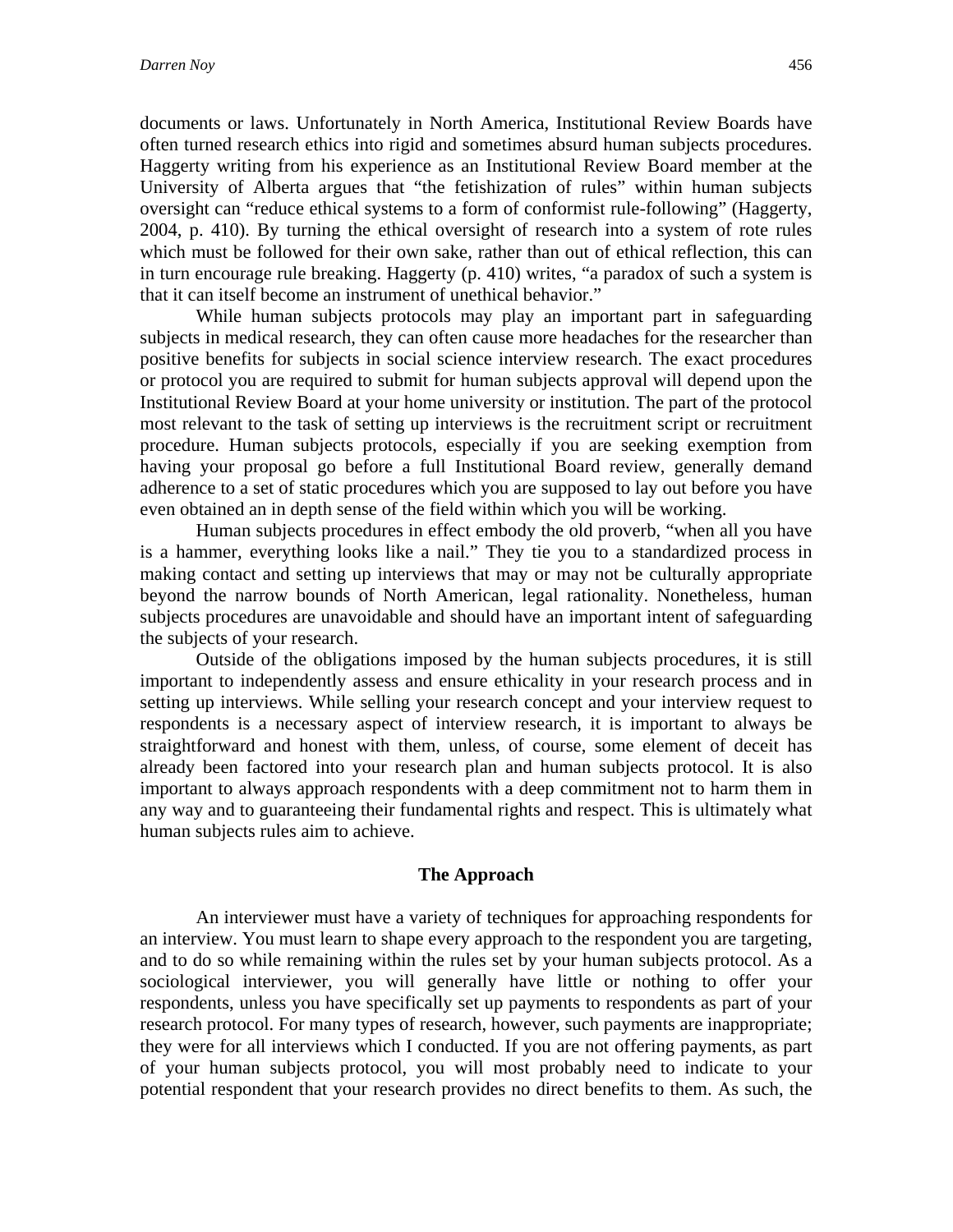only way to convince someone to interview with you is to persuade them of the merit of your research project or your legitimacy as a researcher. Essentially, this means that you will approach the potential respondents with an interview "sales pitch."

Again, the specifics of your human subjects protocol will probably greatly determine how and what can be said in this sales pitch. Nonetheless, even with the specifics largely determined by the human subjects protocol, as with all sales, the delivery remains crucial. Effectively delivering an interview pitch involves a delicate balance of emphasizing your own cultural capital as an academic, making the potential respondents feel important, and immediately generating a feeling of personal connection with them.

The delivery of the pitch is a classic Goffman-esque game of self presentation (Goffman, 1959). The first step of this self-presentation is to use whatever verbal, visual, or written clues you can to convey your own legitimacy as a researcher and a professional. This is one place where the human subjects protocol can indeed become a tool for you. The very fact that you have a specific and obviously legally fashioned procedure for making contact with respondents, as well as formal documents which reference the Institutional Review Board (along with official letters of presentation which you should always have ready), can be used to demonstrate your legitimacy.

Obviously, other cues will also be important to respondents, such as the clothes you wear if you are meeting them or their office in person, the words you choose, even the way you walk. You want to tailor your words, your language choice, and your dress to the potential interview respondent. It is not always a matter of trying to be the best dressed you can and to use the biggest words you know. If, for example, your goal is to interview members of radical social movements or to meet with residents of slums, then you will need to wear less formal clothes to make your respondents feel like they can trust you and to avoid unwanted attention.

Thinking about the dress you wear points to the more fundamental principle that an important part of setting up interviews is utilizing, from a Bourdieuan perspective, cultural capital (Bourdieu, 1986, 1991). Cultural capital involves the attitudes, skills, tastes, and credentials which position you within social hierarchies. Your choice of words, the conversation topics you reference during small talk, even the way you gesture can all be a part of how you convey and utilize cultural capital. The process is a nuanced one in which you have to assess the cultural location and preferences of your potential interview respondent and then adjust the presentation of your own cultural capital to your perception of their preferences.

Similarly, if the person you are seeking to interview has gatekeepers and staff you must go through, you may have to vary your self presentation as you move through the layers. For first line staff, you may want to play up your legitimacy, authority, and cultural capital, making yourself seem important enough to pass through their filter. Further down the line, however, you may want to downplay this, and instead take a more humble stance that can better elicit sympathy either from a senior staff person or from the potential interview respondent themselves to push you through the gauntlet and onto the appointment book. All this is in a sense classic salesmanship,, and it must be tailored to each individual with whom you are interacting.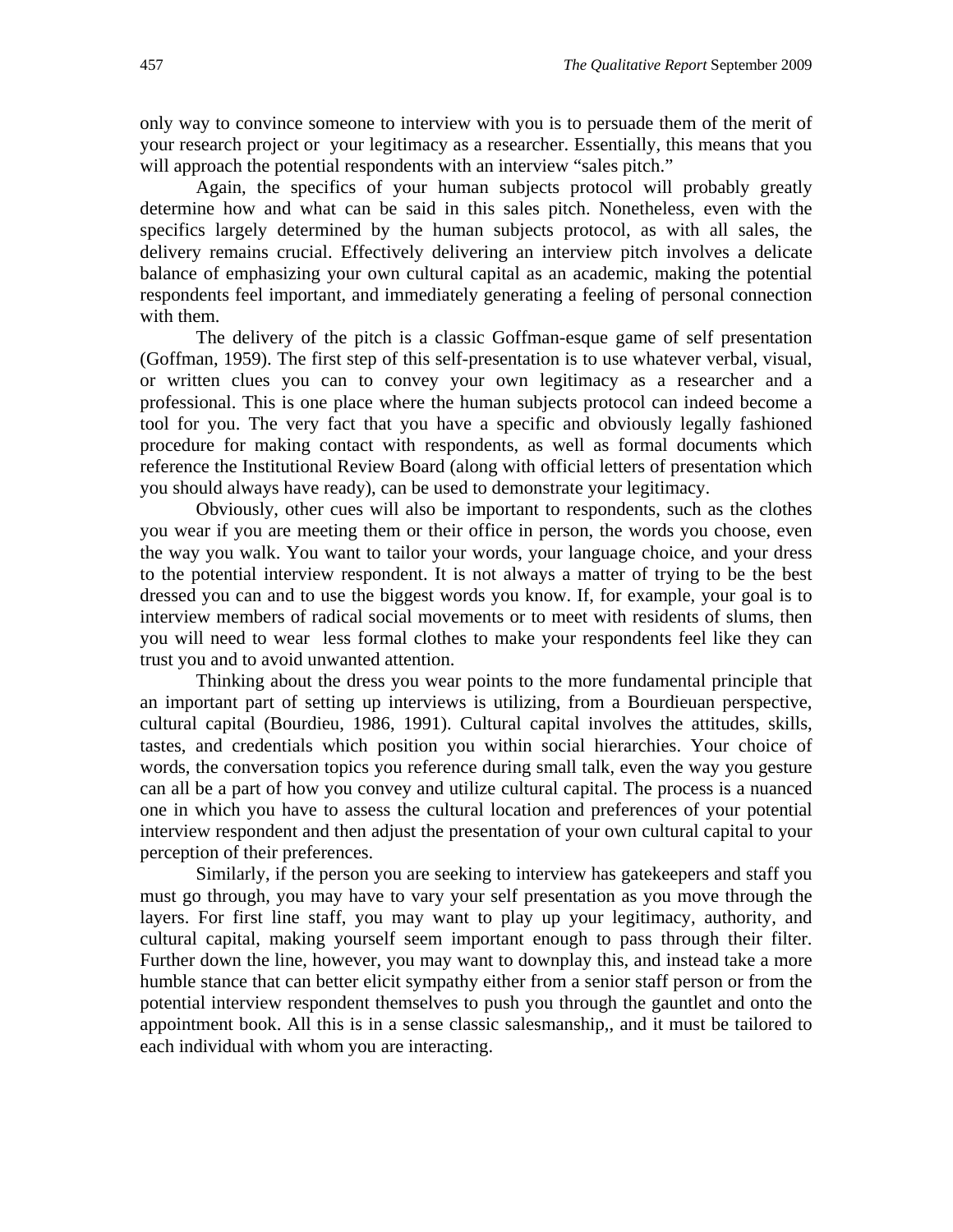Another aspect of securing interviews that is also classic salesmanship is making your potential respondent feel important. Treat them with respect, refer to them with honorifics, especially in written materials, and overall make them feel like they have information and perspectives which are valuable. When you meet them be friendly, make small talk about family or other topics, and pay attention. A real sense of respect for other human beings regardless of what social position they occupy is actually a prerequisite for being a good interviewer. The reality is that the reason you want to interview this person is because they do indeed have valuable information you would like to hear. Making them feel that way is really only expressing the truth of the situation.

A final aspect of the interview sales pitch, and probably the most obvious and important one, is to be enthusiastic about your research and describe it in a way that will be interesting to potential respondents. Especially if you are not offering payment for interviews, the least you can offer respondents is an interesting conversation, the opportunity to express their thoughts about a topic important to them, and the opportunity to be a part of an interesting research project, of which they will later see the results. In order to make your project seem interesting to them, you have to be able to both get a read on what they might be interested in and to package your project description to fit into their interests. Choosing the right framing to describe the very same project can make a large difference. Even if you are locked by your human subjects protocol into particular wording in the initial presentation of the research, usually potential respondents will ask questions about the project and it is there that you explain it in light of their own interests.

#### **Medium of Contact and Technology**

As a researcher, in addition to strategizing the content of your pitch to potential respondents, you also need to figure out what the best medium is for communicating the pitch. There are three primary options for making contacts when you already have determined who you would like to interview: in person, over the phone, and by e-mail. There are benefits and drawbacks to each of the three mediums of contact you use when you have already identified your potential respondent or the organization from which you want to recruit a respondent. E-mail is the easiest way to make a contact, and the least likely to actually receive a response. Depending on the nature of your project, as many as 95% of your e-mails will be ignored. E-mail is best used for follow-up communication after the initial contact has been made. However, it can still be useful for first contacts because it is a cheap and quick way to communicate. I have found e-mail to be a particularly useful form of contact when I have a large list of potential interviewees and only need to interview a small number of them. This of course moves the process closer to survey research, than to targeting one or two specific respondents.

When using e-mails, it is important to keep in mind that many busy people or high level executives possess multiple e-mail addresses. One or more are their official work email address, which they often do not even check themselves, but have assistants who sort out only the most important letters from that address. The other is their select e-mail, from which they conduct important work related communications and personal communications. You are far more likely to receive a response from someone like this if you use their select e-mail address.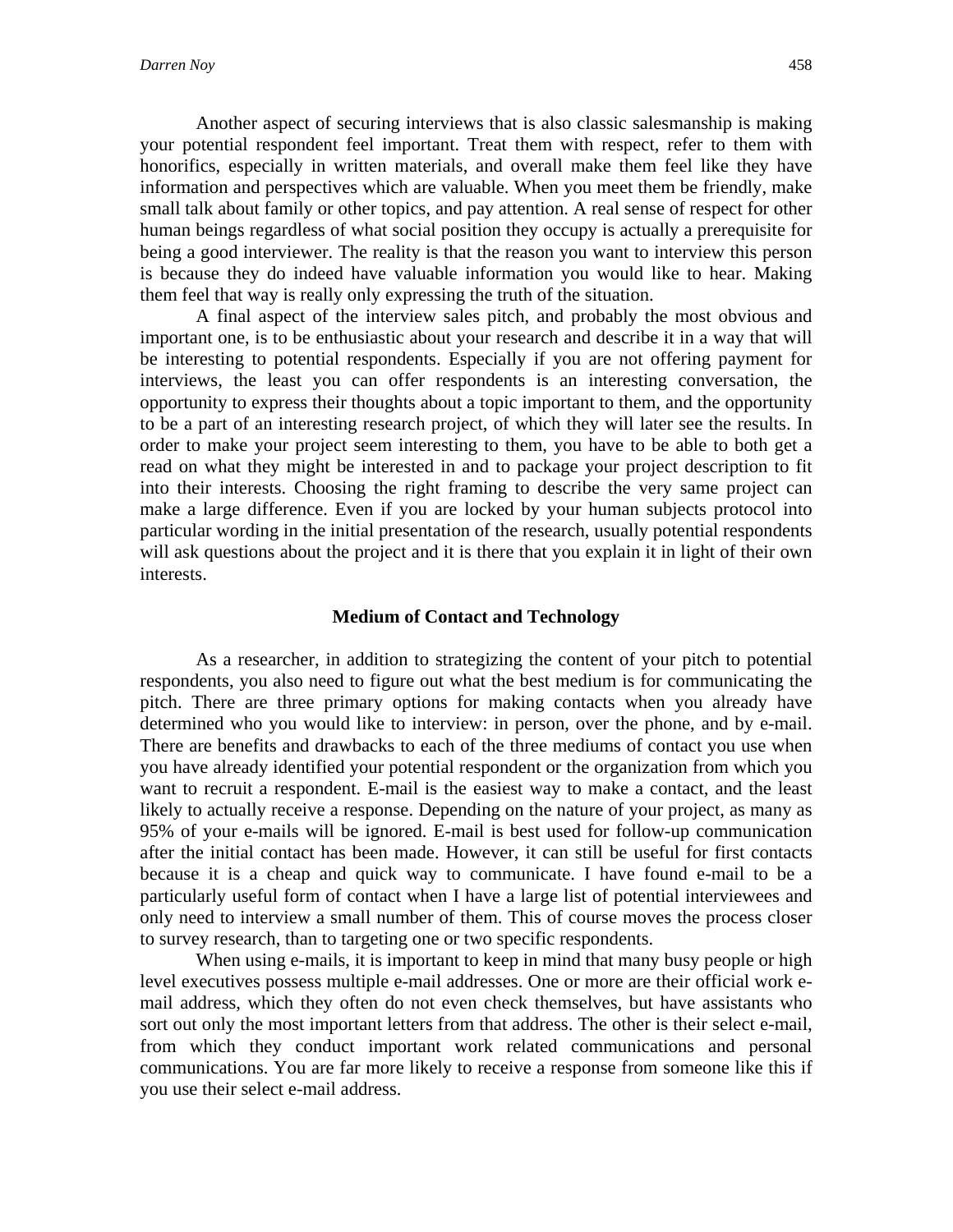By far the most common medium I have used to make contact with potential respondents is the phone. Phone conversations cannot be as easily ignored as e-mails, and gives you the opportunity to make a pitch tailored to your potential respondent, as well as to develop a personal connection. At the same time, phone conversations are far less time consuming than meeting someone in person to schedule an interview. Tracking down phone numbers can sometimes be difficult, but is quite possible. With the proliferation of cell phones around the world, it is now quite easy to catch a large portion of the world's population at any time. However, some people might find calling them on their cell phone a bit of an invasion of privacy. Often, when I called people at their office, if they were not in, I would ask for their cell number from someone in their office. I would not use this number right away, but try calling them at the office a few more times. If I was never able to reach them there, or if they were not answering calls, I would then turn to the cell phone number. When I called a cell phone number, I would quickly tell them who provided me their number to try to minimize the feeling that I was invading their private space. I operated in the same way in regards to home phone numbers. If I received someone's home number, I would try to avoid using it unless there was no other choice. In that case, I would call it and immediately tell them where I received it.

Sometimes it is preferable to make first contact by a direct visit to the person or office you wish to interview, especially if the office is easy to arrive at. When people meet you in the flesh, they are far more likely to take you seriously and to give you some of their time. Sometimes there is no choice but to do this. Some interviews I have conducted were in remote villages in the developing world with people who had neither phones nor e-mail access. In these cases, there was no other possibility but to simply go to the village and see what happens. Sometimes, this will mean one trip to schedule the interview (hoping the person you want to encounter is even there) and one trip to conduct the interview. In many rural cultures, however, where time is not as over-scheduled and preciously guarded as in Western urban culture, it is possible to show up, meet someone, and then interview them all at once.

E-mail, phone, and personal visits may be seen as progressively intense forms of contact, which you can cycle through. One nice part about e-mail contact is that if your email is ignored, you can call up with nothing lost. The same is true with phone contacts. As long as you do not receive a no, you can always stop by in person.

Making use of new communication technologies can also assist in the task of setting up interviews. Advances in communication technology such as smartphones or PDA phones can be incredibly useful when setting up interviews while traveling in the field, and micro-sd cards can provide an excellent means for backing up and safely storing digitally recorded research interviews. The level of documentation on the Internet has also made it easy to find countless contacts, even when someone's information is not posted formally online. If a person ever attended official meetings of any type, meeting rosters and sign-up sheets with contact information for many meetings and conferences are now often posted somewhere online, and can be found with Internet searches.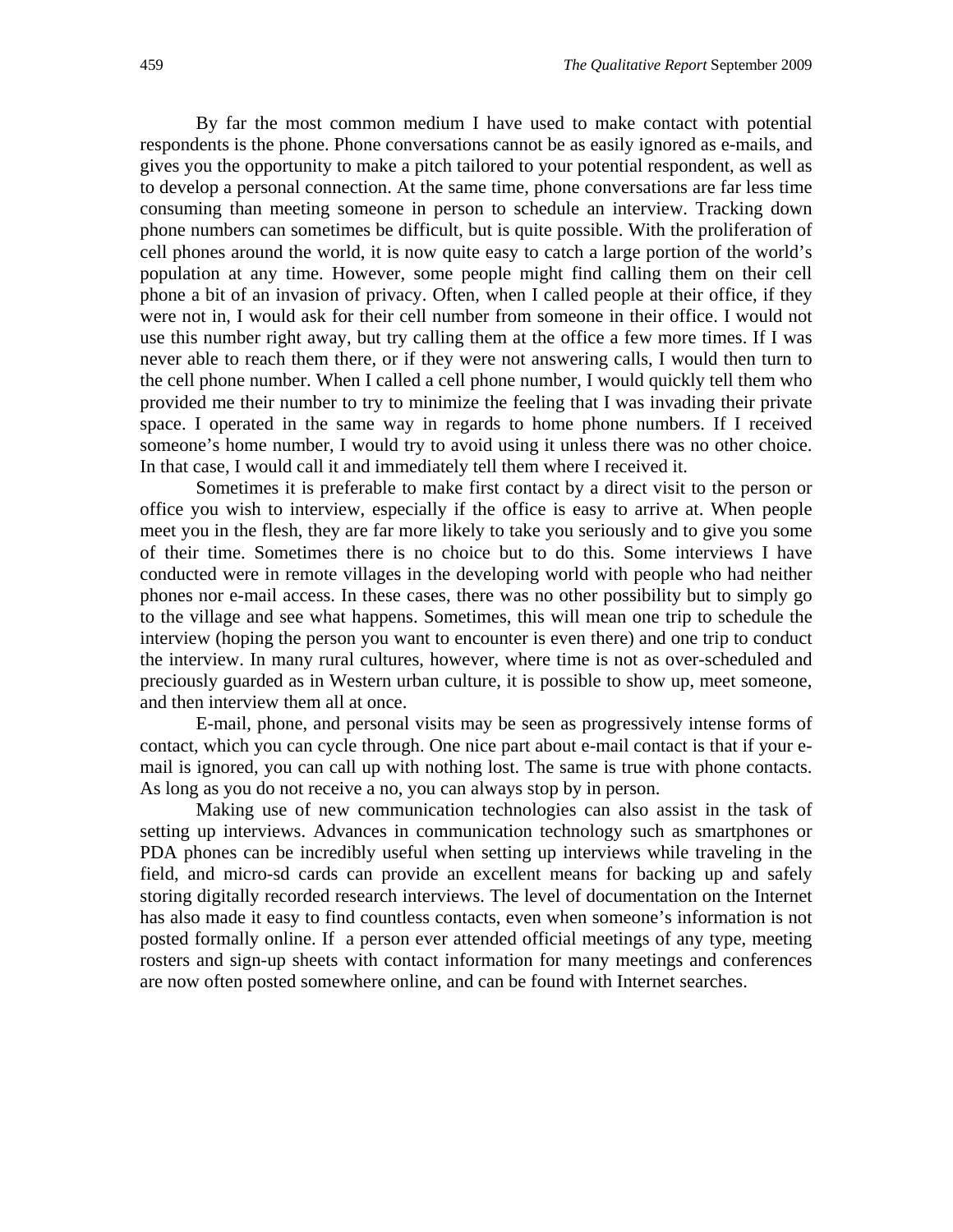#### **Cultural Conceptions of Time and Commitment**

Time is the limiting ingredient of the whole interview setting process,, your time and your respondents' time, and the less free time either of you has, the more difficult conducting an interview becomes. Moreover, every field of research has its own social and cultural specificities around time. For example, in North America, respondents, especially those I interviewed as official organizational representatives, preferred to schedule interviews between one week and one month in advance. In Ghana, interview respondents preferred between five hours and one day in advance. In Thailand, it was somewhere in between.

When respondents prefer to schedule appointments with short notice, this can make things difficult for a researcher. For example, when I planned to conduct research in Ghana, I had found an ample list of potential respondents, and began contacting them two months in advance. With only one exception, every potential contact told me, "Contact me once you have arrived in the country." Even once I had arrived there, I would call and if I was not available immediately or the next day, they would tell me to contact them in a day or two to see if they were free then. This became quite difficult in terms of trying to have a set schedule and to insure I met my interview goals. However, it also had a positive side, in that whenever I had free time, I could more or less cycle through the list of people I wanted to interview and as soon as I hit someone who was available, I could go directly to them and conduct the interview.

The short time frame which Ghanaian's held for scheduling interviews, however, was more than just a reflection of cultural conceptions of time, but also of my own importance to them. If I was an important person who was coming to offer them something they valued or needed, I'm sure they would have made an appointment even two months in advance. Instead, what they were basically communicating to me was that if they could fit me into any gaps in their schedule they would, but everything else had first priority.

Conceptions of time can also vary in terms of when is appropriate to meet. Some cities stay up later than others. For example, in Cairo, where the desert heat makes night a much more preferable time to be up and about than the day, it was not unusual for respondents to suggest meeting at 9 or 10 at night. Other cultures, such as in Southern Mexico, have long lunches and even siestas, so the middle of the day is out, and respondents are a little more sleepy with their full belly in the afternoon.

Cultural conceptions can also shape how much of a maze you have to move through to get an interview. For example, in more informal cultures such as in indigenous areas of Guatemala, I was frequently able to directly call directors of organizations or walk into offices and make an interview appointment with the director on the spot. In the strongly hierarchical culture of Thailand, on the other hand, if I wanted to interview a director, it would involve a long vetting process in which I had to send documentation to and communicate with that person's subordinates.

Of course, in every culture you must be ready to have your appointment cancelled at any moment, even at the time you arrive for an interview. You must also be willing to wait for a respondent once you have arrived at an appointment and not expect punctuality. Again, punctuality and the tendency to cancel vary across cultures. Wherever you are, you should always give yourself plenty of time to arrive at an interview,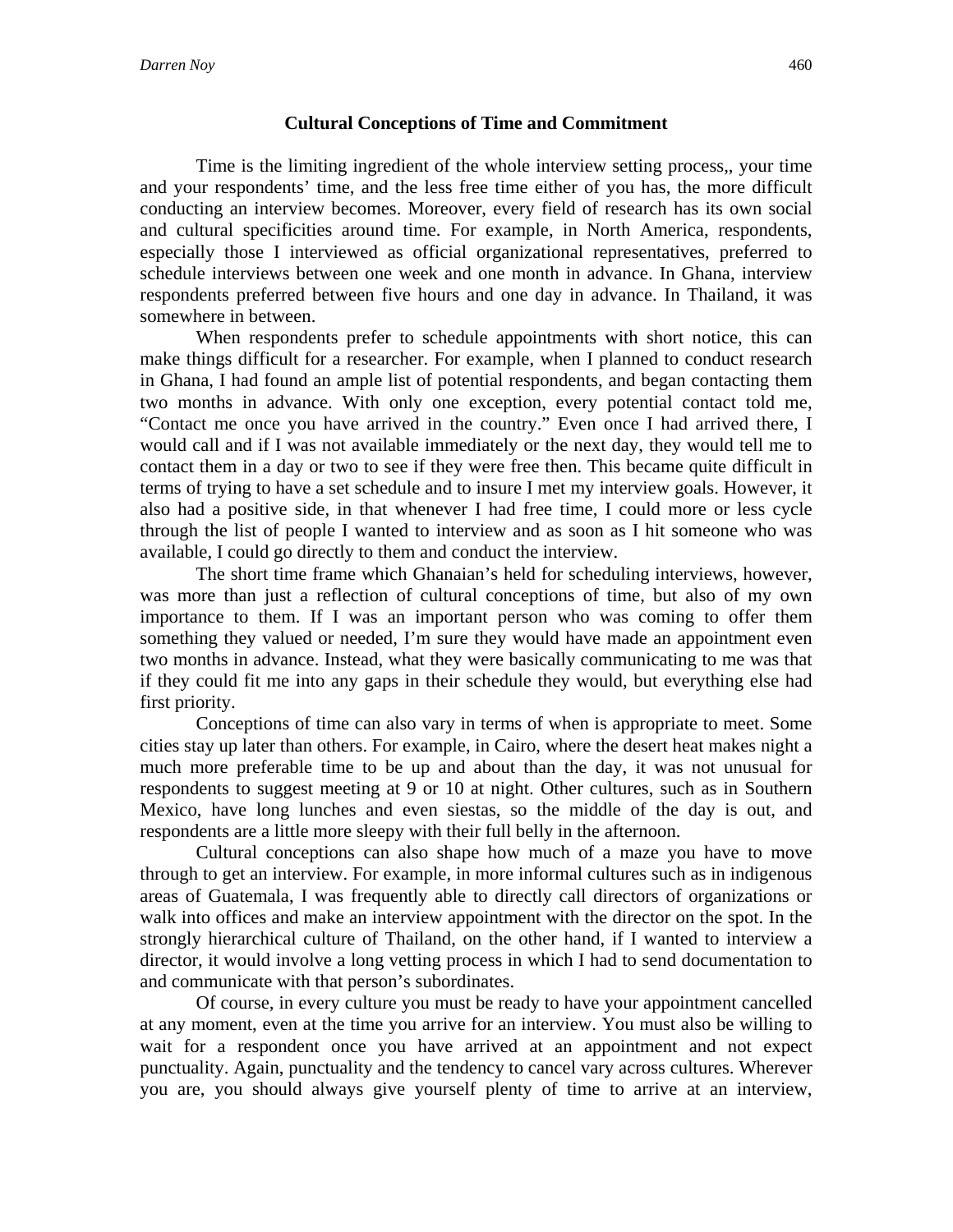especially if you are traveling to an unfamiliar location. It is useful to reconfirm interviews the day before if they had been scheduled much earlier. It is always useful to go with the flow of your respondent. If they suddenly need to go somewhere and cannot reschedule, offer to walk or drive with them and talk on the move. And always be ready for the unplanned surprise interview. You never know when you might run into someone perfect for your research.

#### **Using Networks**

An interviewer must learn to use social networks to gain access. The exploration of networks has been one of the key contributions of sociology to modern social sciences (Hanneman & Riddle, 2005; Smith-Doerr & Powell, 2005; White, Boorman, & Breiger, 1976). Networks underlie all aspects of society and social organization, and as such networks and networking are a key means of both discovering potential interview respondents and convincing them to meet with you. The first network you have as an academic is the group of other academics in an area you want to conduct research.

The legitimacy you gain by having a referral from someone within your target respondent's network amplifies manifold your possibility of arranging an interview appointment with them. Network references also are the easiest way to get contact information for potential respondents, especially direct contact information like home and cell numbers. I have at times even scheduled interviews with people, primarily in order to be able to ask them for references to contacts I knew they had with other people.

This example suggests another strategic point about gaining interviews in complex organizations or networks; where to enter into the organizational hierarchy. If you want to interview someone from a large organization, but do not have any direct contact or reference into the organization, figuring out who to make your first contact within the organization can make a big difference. Large organizations tend to have staff lists fairly well available online, but you need to decide who to approach. One possibility is to try to make multiple contacts at once, and hope that one will work. Another is to try to contact a receptionist or office manager, and ask them who they would recommend you speak to. In general, I have tried to contact people in middle level positions. Often, what they will do is bounce my request for an interview with someone in the organization up to a senior level manager, who would not have fielded the request if it came directly from me. This senior level manager will then often either accept the request personally, or direct one of his subordinates to do so. In a sense, this strategy ends up simulating the situation of being referred by someone within the organization or network.

#### **Wading through Bureaucracies and Problematic Situations**

A final aspect of setting up interviews is being careful of potential hazards. The first hazard, bureaucratic swamps, are unfortunately, sometimes unavoidable. If you are interviewing government workers or politicians you may need specific releases or permissions from the government to conduct the interview. Even some corporate and NGO officials, will also need to have oversight permission to conduct an interview with you. Usually, the more authoritarian a country is and the more it has to hide, the more difficult it will be to jump through these hoops. There is no real shortcut in many of these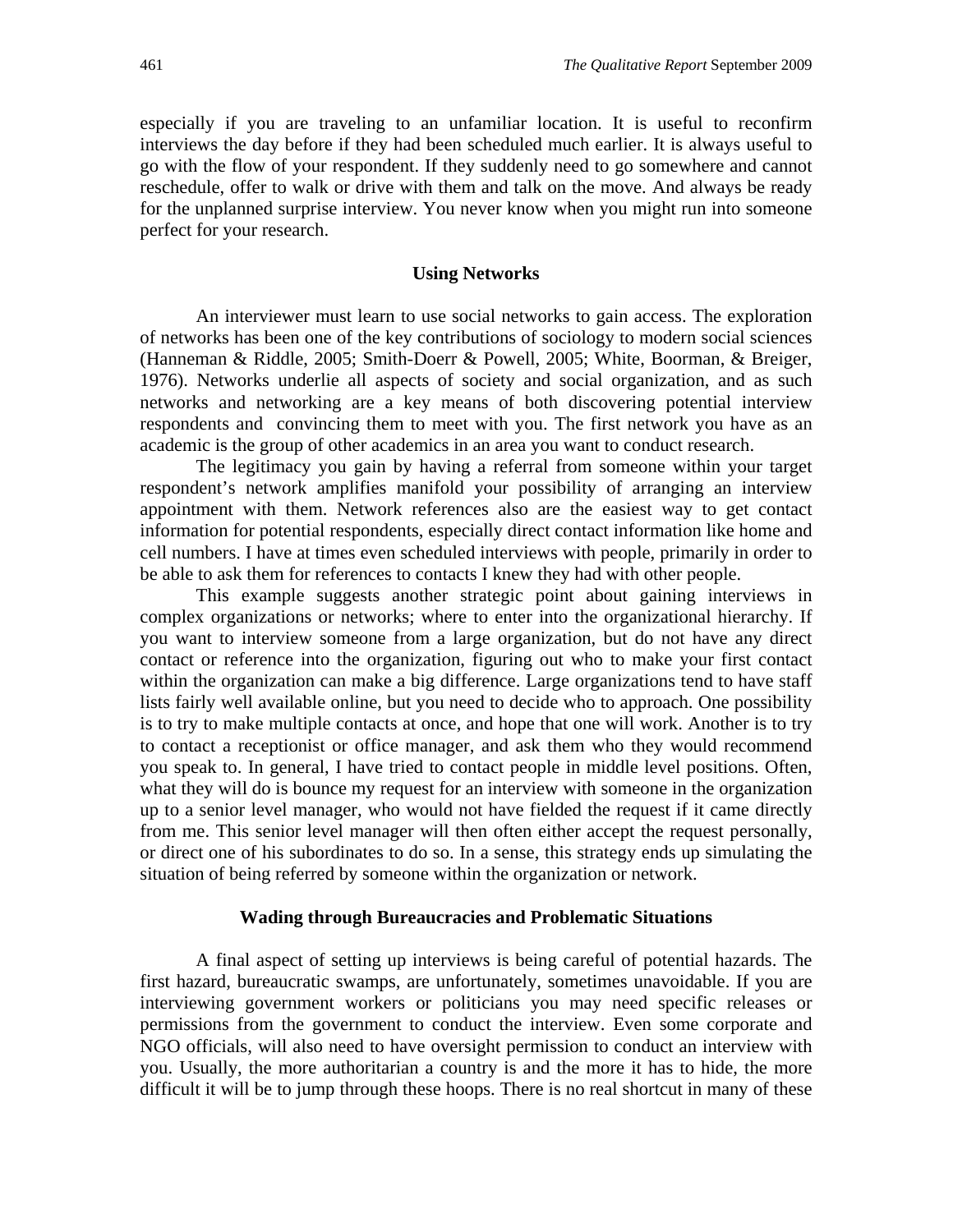permission processes, and they will just require a combination of persistence and patience. A similar hazard is respondents who will send you in endless circles in order to exercise their power over you, and then never sit down with you for an interview or show up for appointments with you. If you sense this happening, it is worth making note of it and proceeding with caution, so that you do not waste too much time or energy pursuing something that will not work out at all.

The opposite of this situation is when you interview individuals or groups of extremely impoverished people and they expect some form of donation or support from you. This is another problematic situation of which to be careful. Even when your human subjects protocol has no allowance for any form of payment to subjects, this can occur. I conducted a few interviews with associations of impoverished people in slums and in rural settings. As a Westerner, these respondents immediately related to me as some form of philanthropist, NGO representative, or foundation funder, and expected that a meeting with me would translate either into technical support or financial benefit for them. Even when I stress that I will not provide any of those to them from the first time I approached them for an interview, these expectations persisted. This creates an ethical dilemma in scheduling interviews. On a few occasions in Africa, I set up interviews only to find after I arrived at the interview that people were expecting I would donate money to them upon the conclusion of the interview. I explained to them that I am not permitted to provide them any reward according to my human subjects protocol, but this meant absolutely nothing to respondents who could care less about their rights and protections as a human subject of research, when they are dying of hunger and AIDS and need money for food.

I have also met with and interviewed community groups in impoverished areas of the world who expected that as an academic expert, I should tell them how to organize their group, run their projects, or contact foundations. I chose not to provide this type of advice when I am meeting people for brief periods of time in foreign countries, in the context of them being respondents in my research. Since I actively work around issues of homelessness in the United States, when this situation has confronted me, I tell them that I am an outsider to their community and it is not my role to tell them how to resolve their problems. Instead, I work with poor people in my own community. I tell interviewees that I have come only to learn from them, that I can listen to them in a spirit of solidarity and can tell them about organizing projects in the United States in the interest of sharing perspectives, but I cannot take on their struggle or work for them or tell them how to run it, especially because I am meeting them in my capacity as a researcher. I have found that upon hearing this, people have backed down their expectations and understood my position.

#### **Conclusion**

One of the most difficult and time consuming aspects of targeted interview research is setting up interviews. Ironically, this aspect of interviewing has been scarcely considered in the literature. It is not entirely absent, however, and many of the references listed below do touch upon this subject in one way or another. One of the best discussions of setting up interviews, however, comes in Chapter 2 of Weiss's (1995) book, *Learning from Strangers.*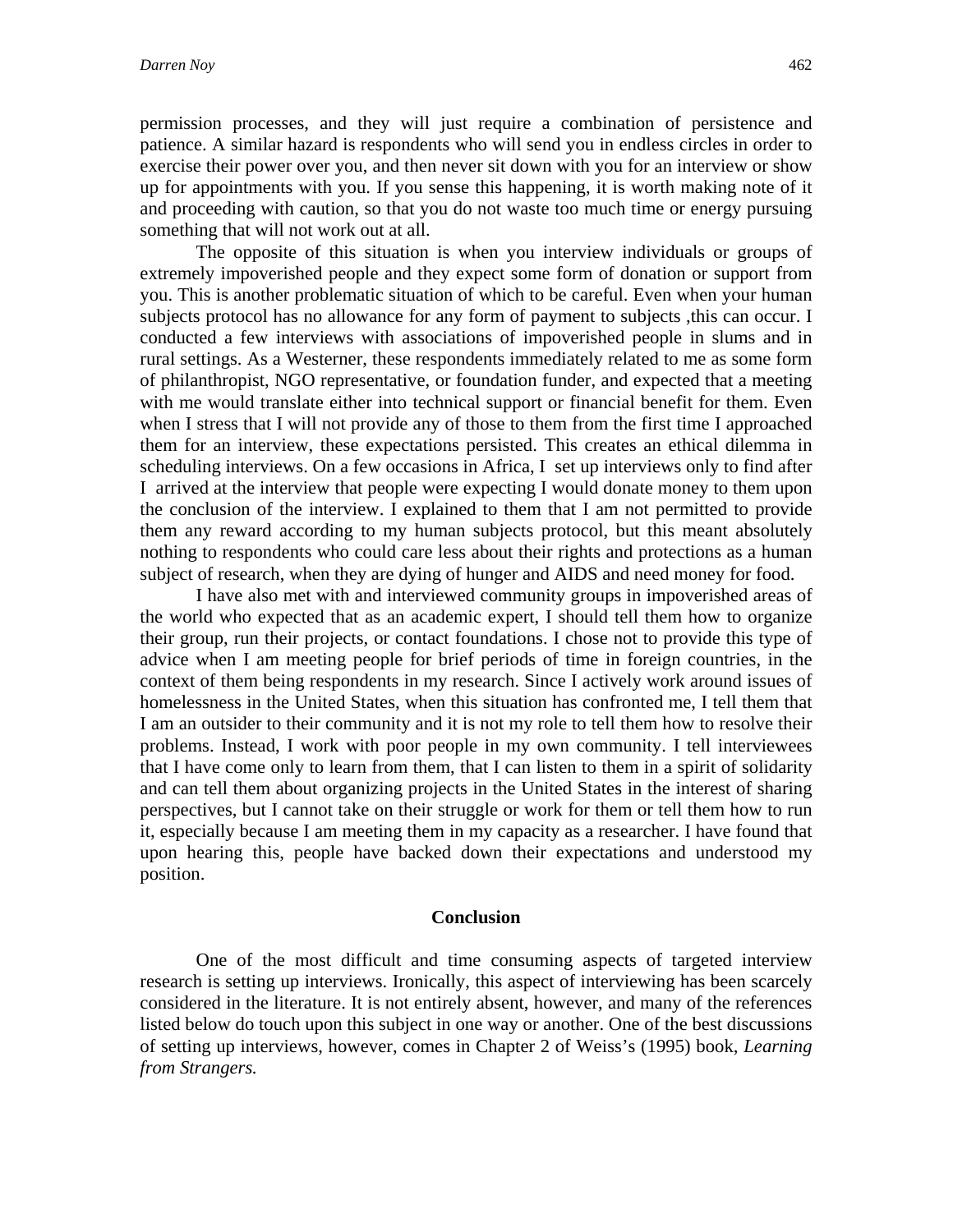In this paper, I have provided a systematic discussion of key strategic considerations for setting up interviews, including human subjects requirements, the pitch, the medium of contact, using technology, cultural conceptions of time and commitment, using networks, wading through bureaucracies, and watching for problematic situations. Some readers may find the suggestions here too cynical or strategic, but I would venture to guess that most interview researchers consciously or subconsciously undertake many of the considerations and tactics discussed. By making these considerations explicit and conscious, we can not only figure out how better to gain interviews for our research, but also what are the ethical boundaries of this process. While many of these considerations may be well known by most researchers, they will be most useful for students and for scholars newly approaching interviewing.

#### **References**

- Benney, M., & Hughes, E. C. (1956). Of sociology and the interview: Editorial preface. *American Journal of Sociology*, *62*(2), 137-142.
- Bourdieu, P. (1986). The forms of capital. In J. G. Richardson (Ed*.), Handbook of theory and research for the sociology of education* (pp. 241-258). New York: Greenwood Press.
- Bourdieu, P. (1991). *Language and symbolic power.* Cambridge, MA: Harvard University Press.
- Briggs, C. L. (1986). *Learning how to ask: A sociolinguistic appraisal of the role of the interview in social science research.* Cambridge, UK: Cambridge University Press.
- Coffey, A. J., & Atkinson, P. A. (1996). *Making sense of qualitative data: Complementary research strategies.* Thousand Oaks, CA: Sage.
- Devereux, S., & Hoddinott, J. (1992). *Fieldwork in developing countries.* Hemel Hempstead, UK: Harvester Wheatsheaf.
- Dexter, L. A. (1970). *Elite and specialized interviewing.* Chicago: Northwestern University Press.
- Dick, H. P. (2006). What to do with "I don't know": Elicitation in ethnographic & survey interviews. *Qualitative Sociology*, *29*(1), 87-102.
- Franz, J. G. (1942). The psychodrama and interviewing. *American Journal of Sociology*, *7*(1), 27-33.
- Goffman, E. (1959). *The presentation of self in everyday life*. New York: Doubleday.
- Groves, R. M., Cialdini, R. B., & Couper, M. P. (1992). Understanding the decision to participate in a survey*. The Public Opinion Quarterly, 56*(4), 475-495.
- Groves, R. M., & McGonagle, K. A. (2001). A theory-guided interviewer training protocol regarding survey participation. *Journal of Official Statistics, 17*(2), 249- 265.
- Haggerty, K. D. (2004). Ethics creep: Governing social science research in the name of ethics. *Qualitative Sociology*, *27*(4), 391-414.
- Hanneman, R. A., & Riddle, M. (2005). *Introduction to social network methods. Riverside*. University of California.
- Hermanowicz, J. C. (2002). The great interview: 25 strategies for studying people in bed. *Qualitative Sociology*, *25*(4), 479-499.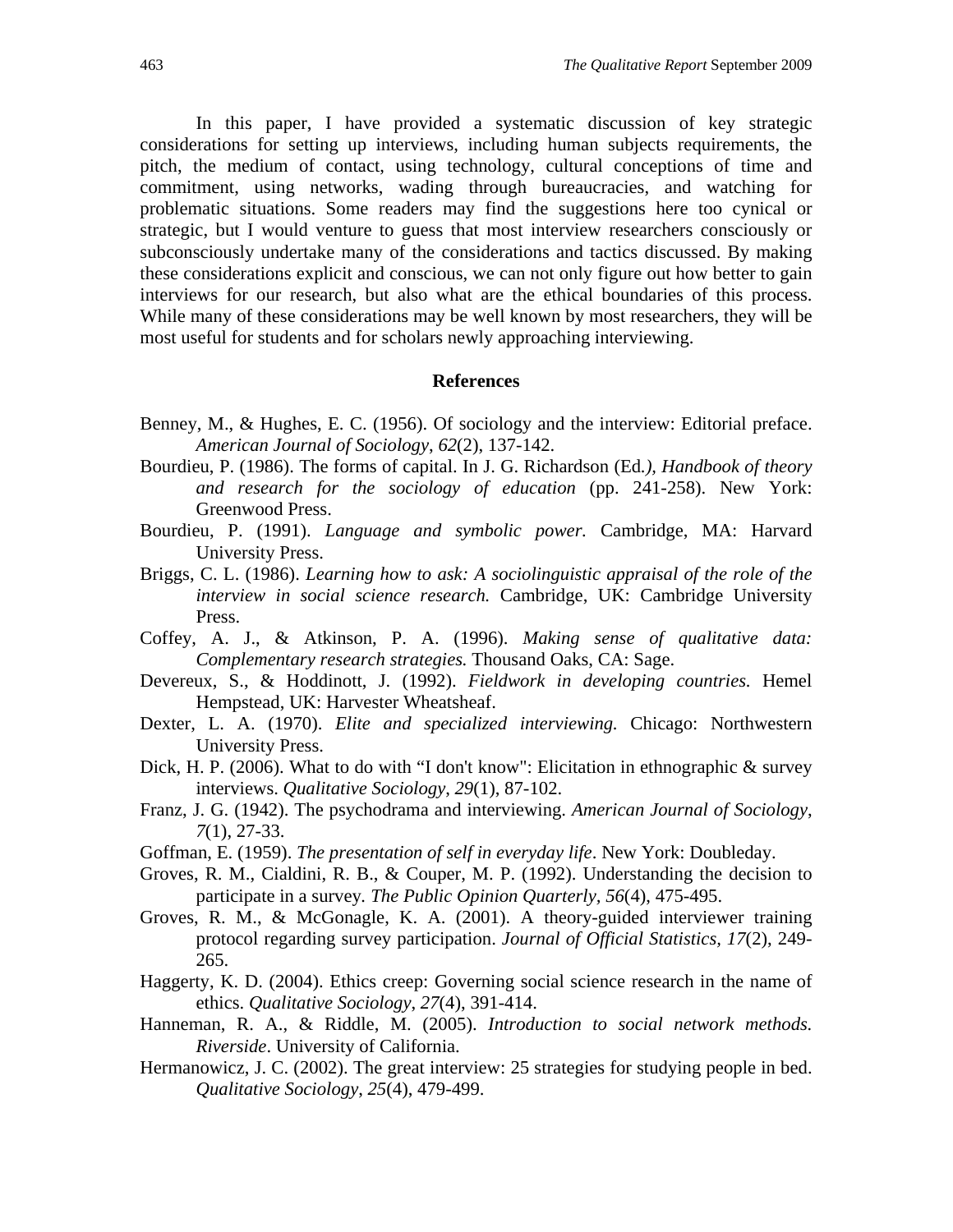- Herzog, H. (2005). On home turf: Interview location and its social meaning. *Qualitative Sociology, 28*(1), 25-47.
- Kvale, S. (1996). *Interviews: An introduction to qualitative research interviewing*. Thousand Oaks, CA: Sage.
- Lynn, P., & Clarke, P. (2002). Separating refusal bias and non-contact bias: Evidence from UK national surveys. *Journal of the Royal Statistical Society Series D*, *51*(3), 319-333.
- Mishler, E. G. (1986). *Research interviewing: Context and narrative*. Cambridge, MA: Harvard University Press.
- Morton-Williams, J. (1993). *Interviewer approaches*. Brookfield, VT: Dartmouth.
- Morton-Williams, J., & Young, P. (1987). Obtaining the survey interview: An analysis of tape-recorded doorstep introductions*. Journal of the Market Research Society*, *29*(1), 35-54.
- Oakley, A. (1981). Interviewing women: A contradiction in terms. In H. Roberts (Ed.), *Doing feminist research* (pp. 30-61). London: Routledge.
- Reinharz, S., & Chase, S. E. (2003). Interviewing women. In J. A. Holstein & J. F. Gubrium (Eds.), *Inside interviewing: New lenses, new concerns* (pp. 73-90). Thousand Oaks, CA: Sage.
- Riessman, C. K. (1987). When gender is not enough: Women interviewing women. *Gender and Society*, *1*(2), 172-207.
- Rubin, H. J., & Rubin, I. (2005). *Qualitative interviewing: The art of hearing data.*  Thousand Oaks, CA: Sage.
- Smith-Doerr, L., & Powell, W. W. (2005). Networks and economic life. In N. Smelser & R. Swedberg (Eds.), *The handbook of economic sociology* (2nd ed., pp. 379-402). Princeton, NJ: Princeton University Press.
- Snow, D. A., Zurcher, L. A., & Sjoberg, G. (1982). Interviewing by comment: An adjunct to the direct question. *Qualitative Sociology, 5*(4), 285-311.
- Warren, C. A., Barnes-Brus, T., Burgess, H., Wiebold-Lippisch, L., Hackney, J., Harkness, G., et al. (2003). After the interview. *Qualitative Sociology*, *26*(1), 93- 110.
- Weiss, R. S. (1995). *Learning from strangers: The art and method of qualitative interview studies.* New York: Free Press.
- Weston, C., Gandell, T., Beauchamp, J., McAlpine, L., Wiseman, C., & Beauchamp, C. (2001). Analyzing interview data: The development and evolution of a coding system. *Qualitative Sociology*, *24*(3), 381-400.
- White, H. C., Boorman, S. A., & Breiger, R. L. (1976). Social structure from multiple networks. I. Blockmodels of roles and positions*. American Journal of Sociology*, *81*(4), 730-780.

#### **Author Note**

 Darren Noy is a doctoral candidate at the University of California, Berkeley. His academic work has included research on public policy, homelessness, religion, and international development, as well as participatory research engagements with community based organizations. Darren's publications include, "*When Framing Fails:*